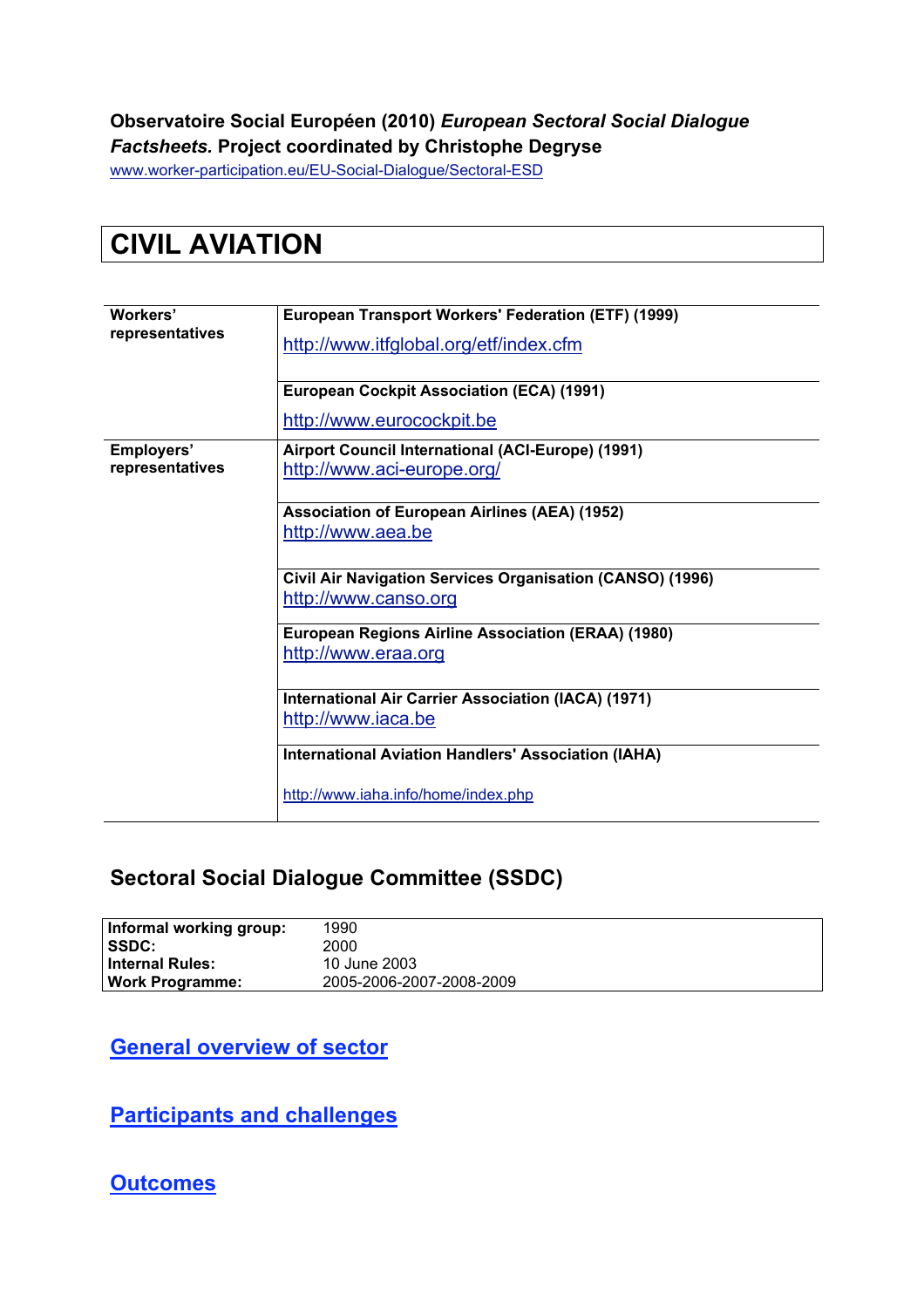**Joint texts**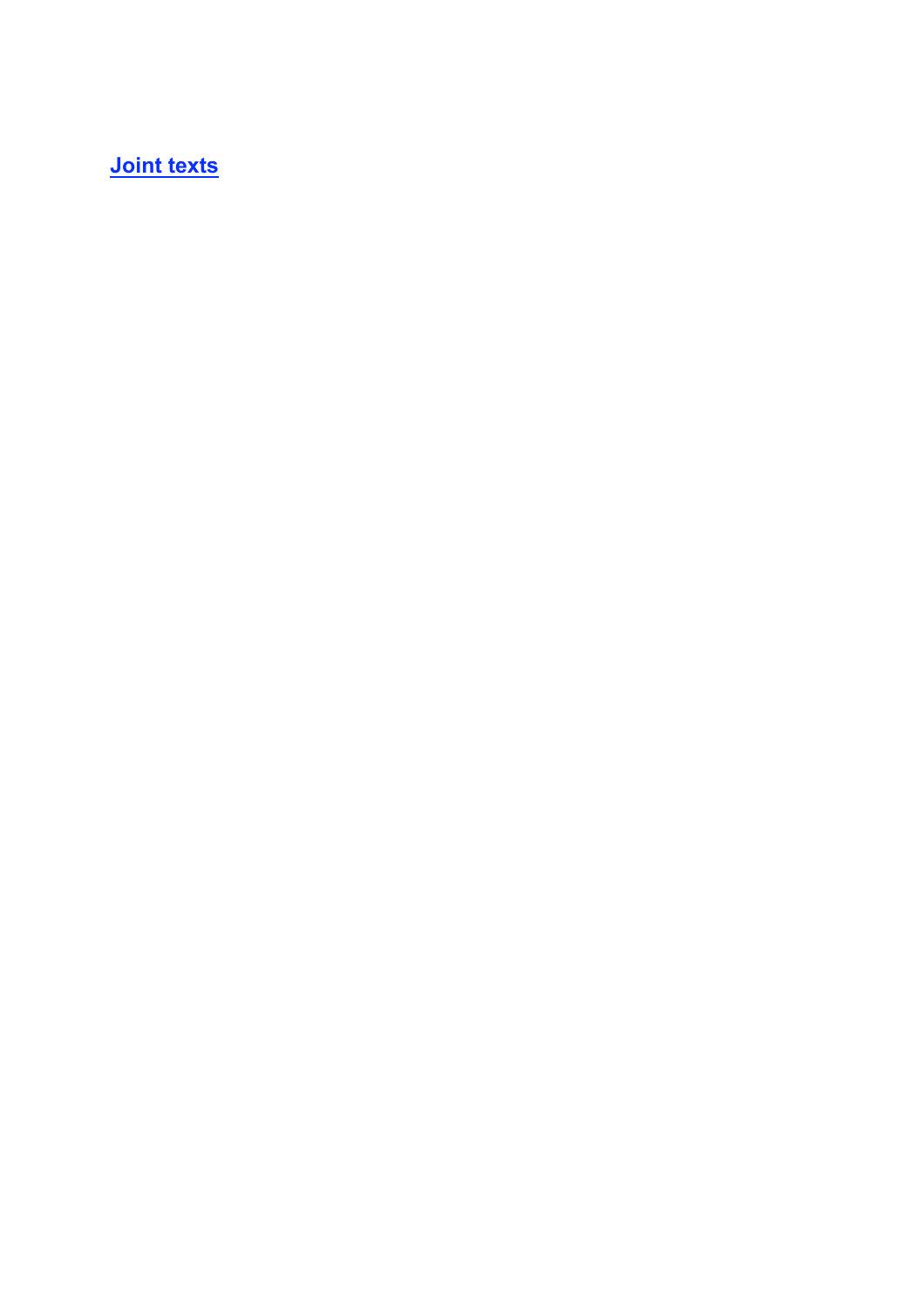## **GENERAL OVERVIEW OF SECTOR**

**The European civil aviation sector has undergone significant expansion as a result of EU liberalisation and deregulation policies since the late 1980s. This sector accounted for 8.8% of all passenger journeys within the Union in 2007. Since 2005 it has been the second most heavily used means of transport after private cars, coming ahead of buses, coaches and railways.**

In 2006 the European air transport sector was made up of 3,450 companies, generating a total turnover of around €120 billion (source: DG TREN, *EU energy and transport in figures,* Statistical Pocket Book 2009). The EU constitutes a significant share of the global market: 19% of all aircraft movements originated in one of the 27 EU countries in 2007. Moreover, 17 of the top 50 scheduled airlines ("full-service network carriers" – FSNC) were European. In terms of size, however, the North American airlines are bigger than their European counterparts, only three of which are ranked among the top ten global airlines (Air France - KLM, Lufthansa and British Airways). The low-cost carriers, for their part, account for 28% of the seats on offer in the EU. In 2008 there were five European airports among the world's top twenty (as opposed to 9 in the US and 6 in Asia): London Heathrow, Paris Charles de Gaulle, Frankfurt/Main, Madrid Barajas and Amsterdam Schiphol. Between 1995 and 2007, aviation was the fastest-growing means of transport in terms of passenger numbers (+70.4% over that period, i.e. +4.5% per year on average). What is more, approximately 0.1% of domestic and intra-EU freight (in tkm) and 0.7% of EU foreign trade by weight (21.8% by value) were carried by air in 2007.

In spite of this rapid growth, the sector has had to contend with various difficulties over recent years: the terror attacks of 11 September 2001, the financial and economic crisis of 2008-2009, and the eruption of the Icelandic volcano in 2010.

- The terror attacks of 11 September 2001 caused air traffic to plummet for about two years. The financial difficulties experienced by the sector's main players led to a restructuring of the major traditional airlines.
- Since 2008, civil aviation has had to cope with a sharp rise in oil prices dating from the summer of 2008, followed by the financial crisis and then the ensuing recession. The airlines have reacted by postponing investments and scaling back capacity. A steady growth since 2002 in the number of destinations served has now come to an end. The low-cost carriers have improved their market position, as have the three main global airline alliances (Star Alliance, Skyteam and Oneworld), to the detriment of unaffiliated carriers.
- Finally, in March 2010, there came the eruption of the Icelandic volcano Eyjafjöll, which sparked a further crisis in air transport by totally closing northern Europe's skies for several days.

Concerning employment, DG TREN reports that in 2006 there were approximately 408,000 jobs in the sector in the EU-27. Employment in the sector increased significantly in the second half of the 1990s, before contracting just after the turn of the millennium for the reasons given above. However, the jobs trend differs from one market segment to another: during the period 1997-2001 employment grew among the budget airlines and in the top five national markets, while it declined in the other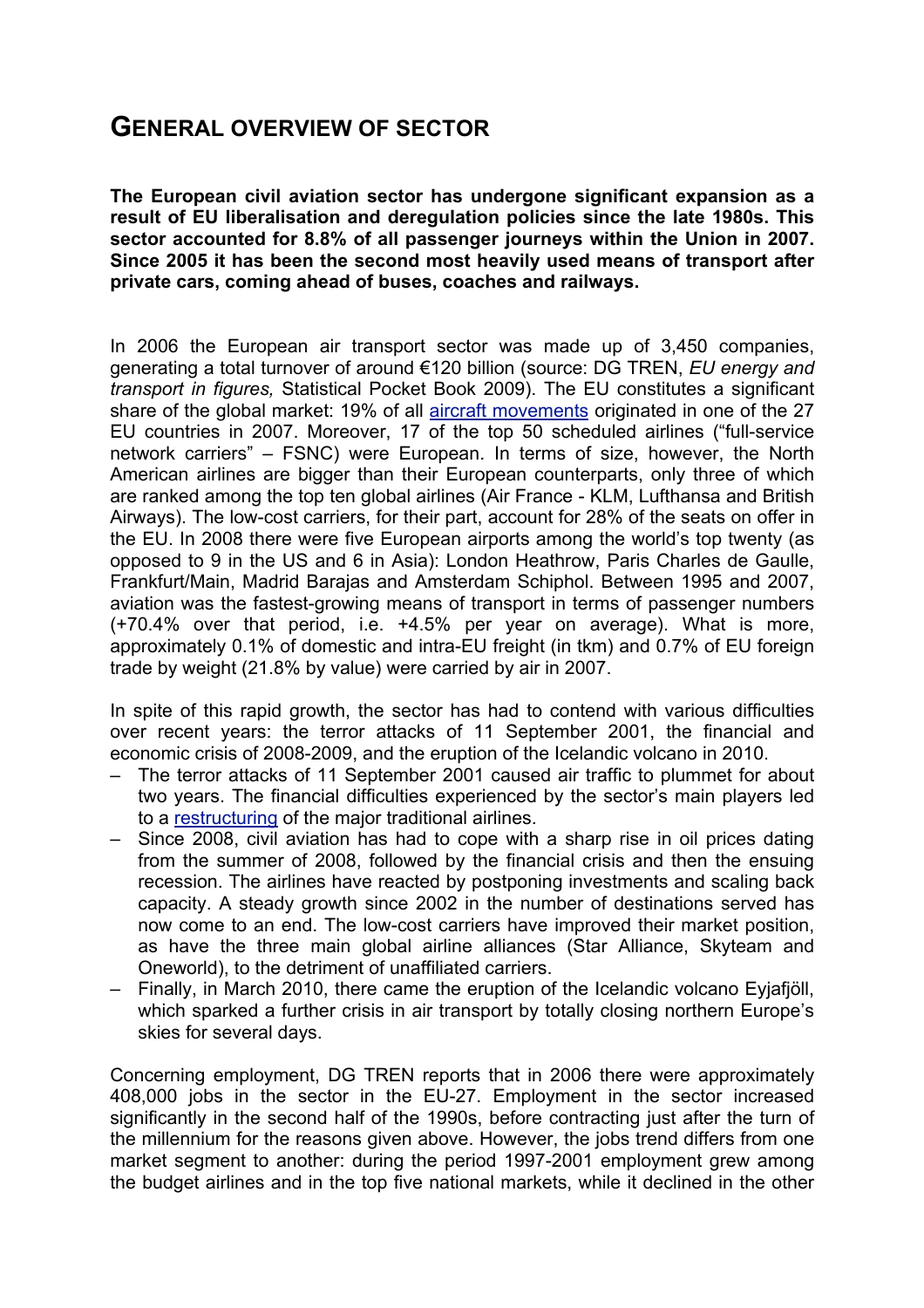EU-15 Member States and seems to have remained stable overall among the FSNC airlines, in air traffic and in airports.

Even though liberalisation seems not to have brought about any significant reduction in the overall number of jobs (ECORYS), many of the former national flag carriers have been restructured with a view to cutting costs. This is one explanation for the relatively high level of conflict in the sector in certain countries. Pressure on pay in the sector has been mounting, exacerbated by a rise in atypical employment (particularly at the budget airlines) and variable pay schemes. This situation is giving particular cause for concern in the case of ground-handling services. Over and above the issue of trade union representation at the low-cost carriers (especially Ryanair), we are currently witnessing the emergence of "multi-base airlines": this raises important questions about the labour legislation applying to employees of these airlines and collective bargaining in the sector.

There are many issues of common concern to the civil aviation sector in Europe. Over the past 20 years the sector has undergone a radical transformation, largely attributable to completion of the single market in aviation. Until the late 1980s the air transport market was governed by national regulations, organised around national flag carriers, and state-owned airports. From 1987 onwards the Community pursued a vigorous policy of liberalising and Europeanising the sector by means of three successive legislative "packages". The first two sets of measures, adopted in 1987 and 1990, were aimed mainly at easing national regulations on fares and capacity. The second also liberalised traffic between an airline's country of origin and another EU country. The third package, in January 1993, introduced freedom to offer services within the European Union and, as from April 1997, "cabotage" freedom, i.e. the right of an airline based in one EU Member State to operate between two or more points in another Member State. It furthermore harmonised the conditions for issuing operating licences to EU air carriers and ensured full pricing freedom. In 2008 the texts comprising the third package of measures were simplified and updated in a single regulation.

This policy was probably one of the reasons for the rapid expansion in the air transport market over the past 20 years (new air routes up by 170% between 1993 and 2007). It also facilitated the start-up of low-cost carriers, while leading to tougher competition among "traditional" airlines. The sector has seen some high-profile mergers, the largest of all being that between Air France and KLM.

Other European issues include safety and security in Community air transport, passenger taxes, efforts to make air transport more eco-friendly, ease of access to airport services, measures connected with the Single European Sky initiative, and cooperation with third countries (e.g. the signing of an agreement with the United States in 2007 abolishing all restrictions on flights between the US and the EU). The "standardisation" of international aviation policies is likely in the long run to open up the sector to cross-border mergers, multinational companies and global competition.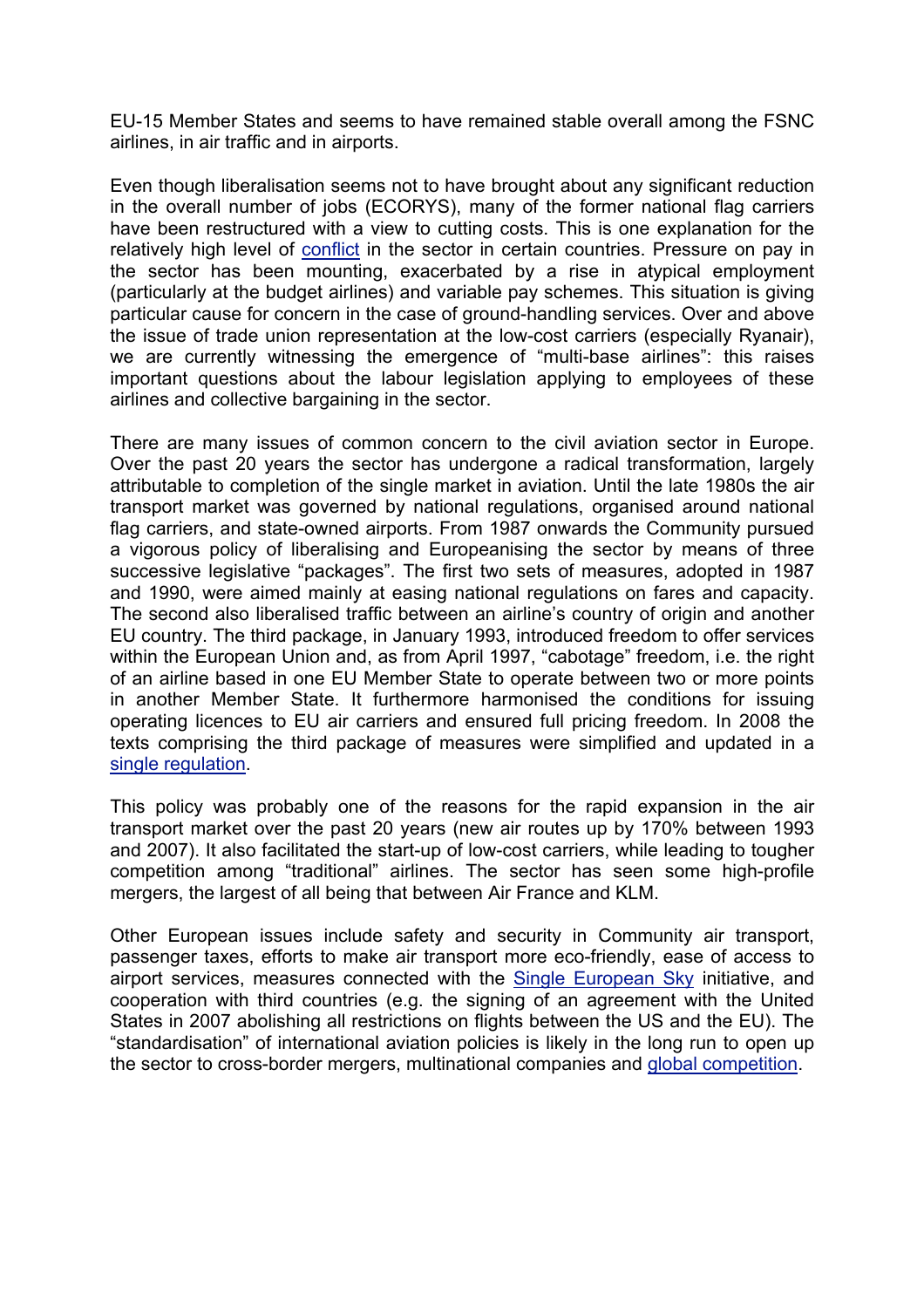#### **PARTICIPANTS AND CHALLENGES**

**Civil aviation is one of the sectors where the social partners' representative bodies are the most fragmented. The workers are represented by the European Transport Workers' Federation (ETF) and, for cabin crew, by the ECA (European Cockpit Association). The employers' organisations sitting on the Sectoral Social Dialogue Committee are ACI-Europe, the European region of ACI (Airport Council International); the AEA (Association of European Airlines), representing the major carriers; CANSO (the Civil Air Navigation Service Organisation) for the air traffic controllers; the ERAA (European Regions Airline Association); the IACA (International Air Carrier Association) which represents the leisure carriers; and the IAHA (International Aviation Handlers Association) which represents the independent ground-handling companies.**

Although the Sectoral Social Dialogue Committee was set up in 2000, social dialogue in the sector dates back to the establishment of a joint committee in 1990, at a time when similar committees were formed in three other sectors facing a liberalisation or deregulation process. Since then, social dialogue in civil aviation has resulted in the production of a large number of joint texts, the vast majority of which are joint opinions geared to conveying the social partners' points of view on sectoral policies pursued by the European institutions, particularly in the light of gradual liberalisation in the sector. These joint opinions relate to slot allocation, flight time, mutual recognition of licences, staff training, and so on.

The issue of working time also cropped up in the early 1990s, as the air transport sector was one of the sectors excluded from the 1993 "working time" directive. The social partners agreed in 1994 that the provisions of the directive must apply to ground staff, who at that time made up about 80% of the entire workforce (according to the Commission's White Paper on the sectors excluded from the directive). For cabin crew, on the other hand, the situation is more complicated. Not until 2000 did the social partners reach a "European agreement on the organisation of working time of mobile staff in civil aviation". This agreement was then implemented by a Council decision, which lays down maximum annual limits for flight times (900 hours per year) and for total working time (2,000 hours), as well as minimum numbers of monthly and annual rest days. A long-delayed renegotiation of the agreement is now under way.

Another major issue in the sector is the introduction of functional airspace blocks (FABs). For the record, the Single European Sky measures are designed to reorganise traffic circuits in European airspace by introducing common technical and procedural rules, promoting the development of a harmonised European air traffic management system and reorganising airspace into "functional airspace blocks" irrespective of national borders. The purpose of FABs is to make the European air navigation network operate more efficiently through joint regulation of air traffic. The social partners have tackled this issue within their social dialogue, giving rise to the adoption of several joint documents on the topic.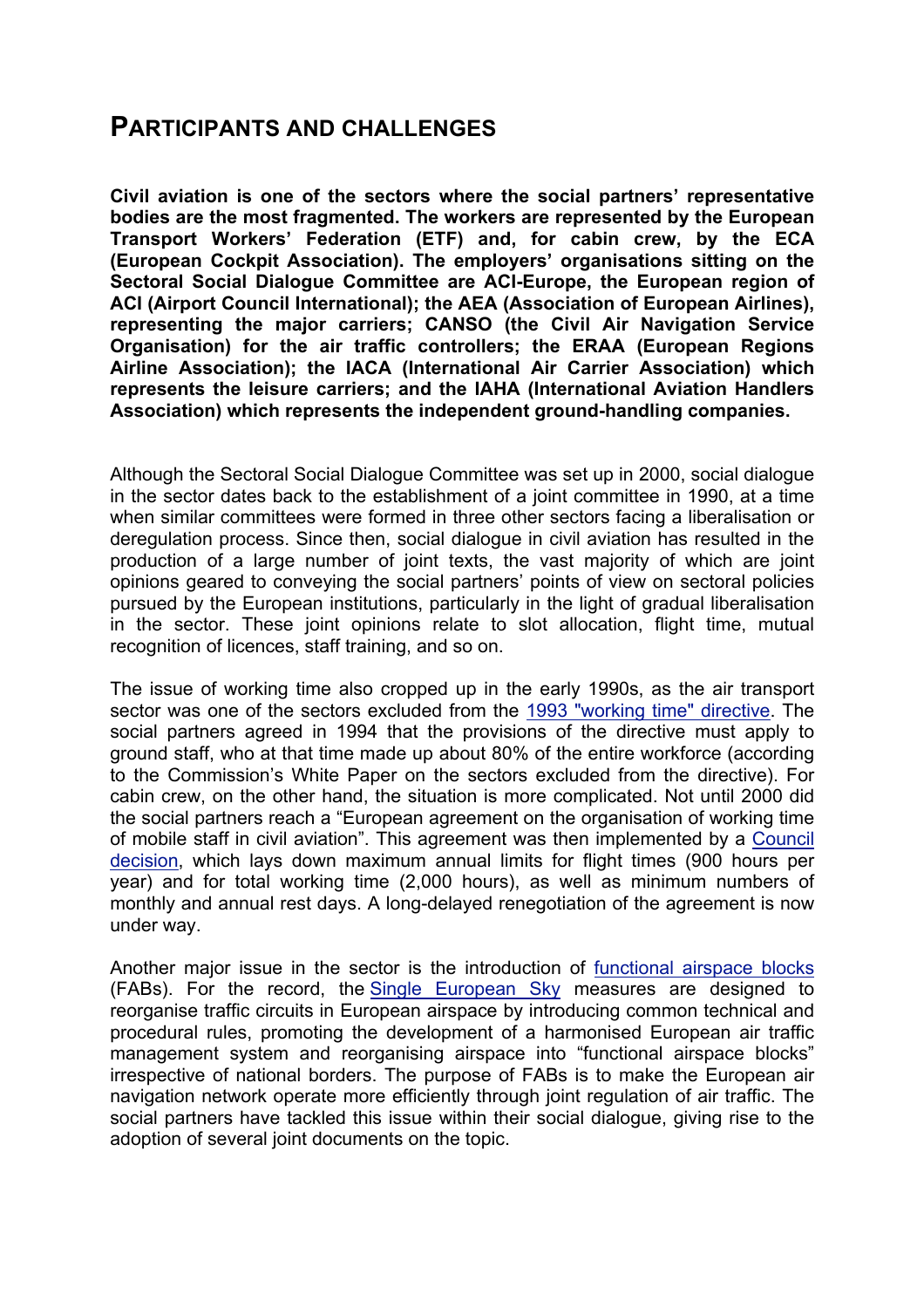They have in addition turned their attention to aviation safety from a business culture perspective. The idea of fostering a "just culture" led to the drawing up of a declaration in 2007 and a recommendation in 2009 (the "Charter for just culture in aviation: European social partners' charter for continuous improvement in aviation safety"). The social partners' approach starts from the premise that public safety when flying is not served by punishing or prosecuting those who wish to disclose incidents they have witnessed or mistakes they have committed themselves. Reporting is vital to improving aviation safety by putting preventive measures in place. Thus the Charter lays down guidelines for companies to help them put in place a "confidential non-punitive safety reporting culture". Disciplinary action should be contemplated only in cases of reckless action or the consumption of psychoactive substances. The Charter sets out the respective responsibilities of staff and management, as well as how to manage incident reports, both at the investigation stage and when considering a course of action once conclusions have been reached.

Two declarations have also been signed on the topics of health and safety promotion for air crew (2008) and training in the ground-handling sector (2005 and 2009). In the latter case the social partners undertake to draw up an autonomous agreement on best training practice within the EU.

Finally, it should be noted that various subjects and activities have regularly featured on the Committee's work programme without so far having resulted in any joint texts: a skills map for air traffic management engineers, monitoring of sectoral policy and market observation in respect of ground-handling services, revision of the agreement on the organisation of working time of mobile staff, protection of private life and personal data, and "mobile staff and consolidation processes in the sector".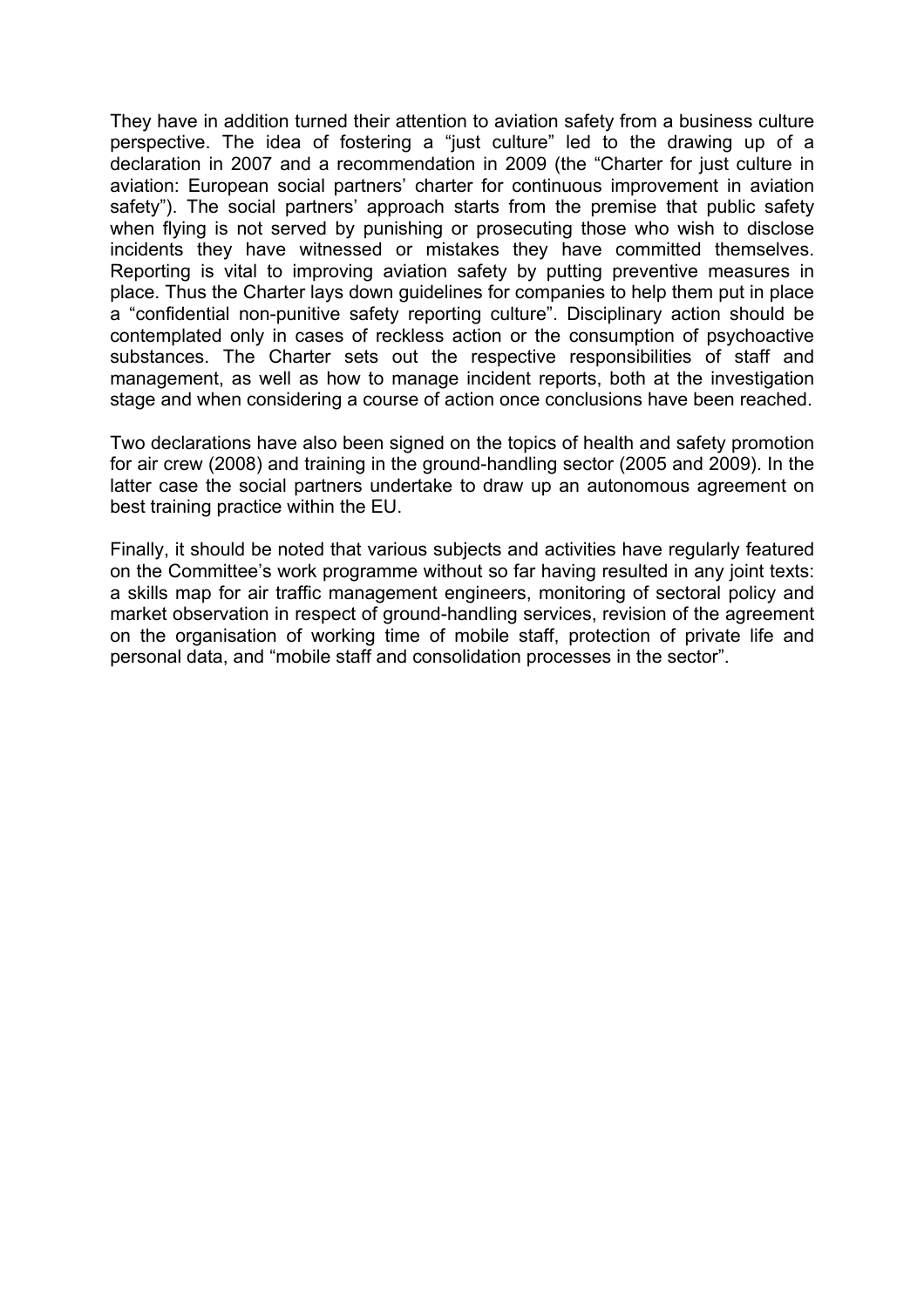### **OUTCOMES**

**As in many other sectors falling under EU common policies, social dialogue in civil aviation has generated numerous texts which can be regarded as a joint means of lobbying the Community institutions. Around two thirds of the documents adopted are in fact joint opinions relating to European air transport policy.**

This joint lobbying through the Sectoral Social Dialogue Committee seems to be proving effective: following three years of negotiations in a working group, 85% of the social partners' joint demands were incorporated into the compromise reached on 28 January 2004 in the conciliation procedure on the creation of a "Single European Sky" (see Pochet, Dufresne, Degryse & Jadot: "European sectoral social dialogue 1997-2004", ETUI-REHS, OSE, Brussels 2006).

Compared with other sectors such as the railways and electricity, however, the civil aviation social partners appear to be much more narrowly focused and slower to diversify the topics and types of document they adopt. The 2000 agreement on working time, implemented by a Council decision and negotiated "in the shadow of the law", resembles "a life jacket for airlines having no collective agreements" (*op. cit.*).

Even though some working groups have made headway, social dialogue in this sector still seems to lack momentum. The renegotiation of the 2000 agreement which is currently underway seems not to have improved on the initial document, in the view of the trade unions, who have questioned the employers' commitment to social dialogue (at the Committee meeting held on 4 June 2008). One of the main impediments to dialogue would seem to be the fragmentation of interests on the employers' side, both among organisations and among airlines. Further international liberalisation of the sector and the proliferation of multi-base airlines will probably make an already difficult social dialogue even more complex.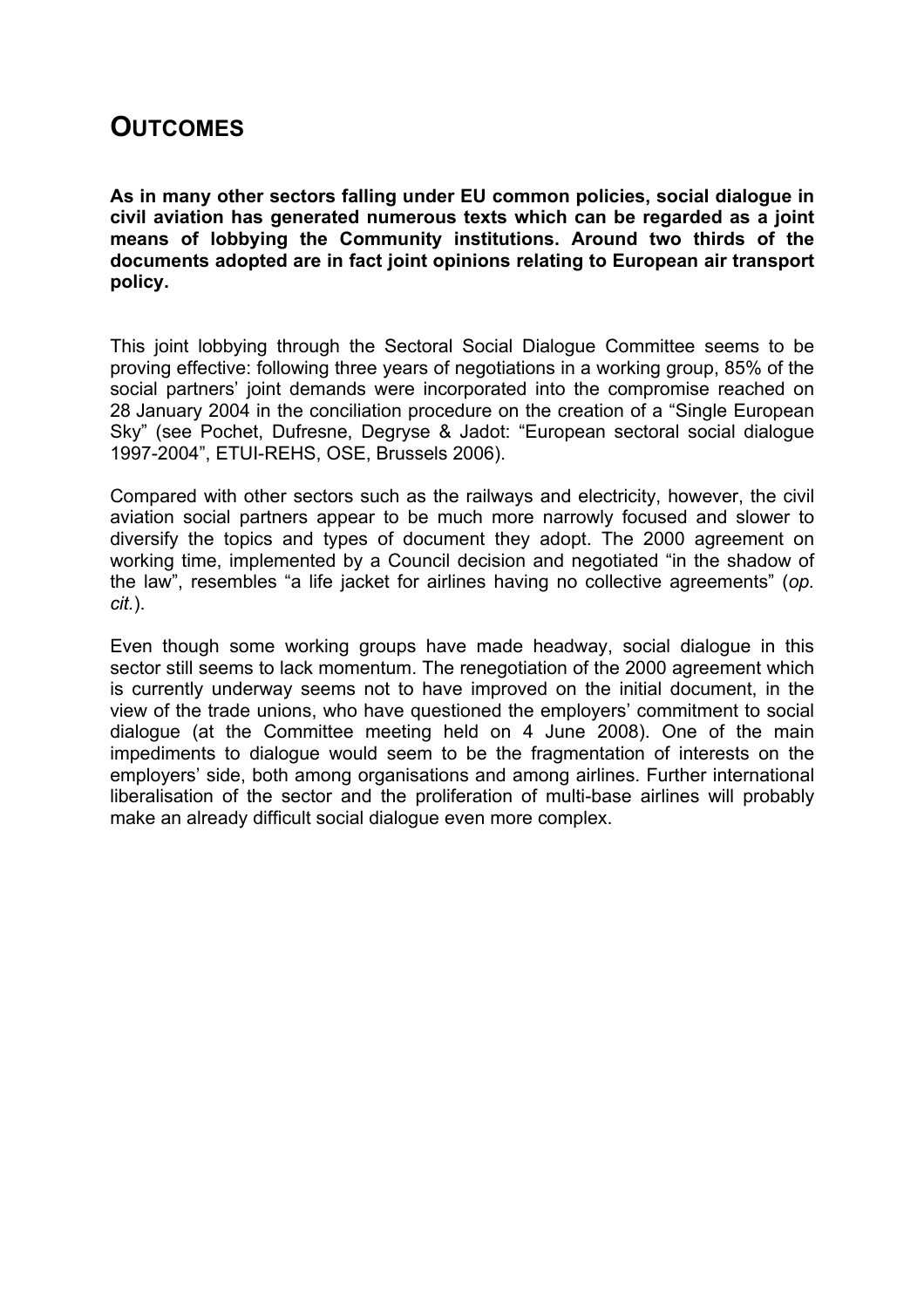## **JOINT TEXTS**

**The "civil aviation" sectoral social dialogue has resulted, since 1990, in the adoption of 35 joint texts.**



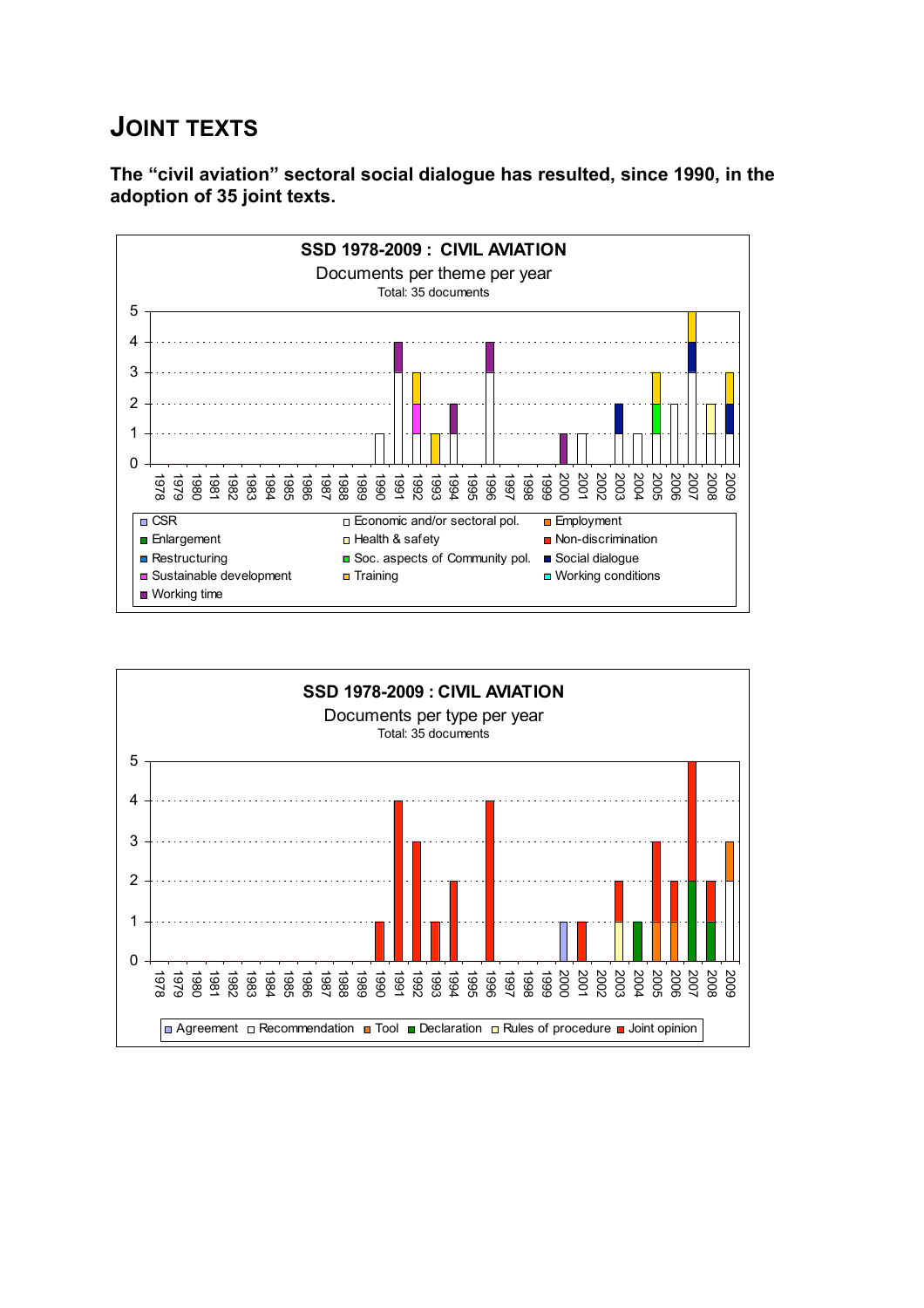| <b>Date</b> | <b>Title</b>                                                                                                                                                       | <b>Theme</b>                               | <b>Type</b>    | <b>Addressee</b>         |
|-------------|--------------------------------------------------------------------------------------------------------------------------------------------------------------------|--------------------------------------------|----------------|--------------------------|
| 30/06/2009  | Joint CANSO-ETF<br>Analysis of the ATM<br>Social Dialogue                                                                                                          | Social dialogue                            | Tool           | National organisations   |
| 05/05/2009  | Joint Declaration on<br>Training and Qualification<br>in the Ground-Handling<br>Sector                                                                             | Training                                   | Recommendation | European social partners |
| 31/03/2009  | Charter for Just Culture in<br>Aviation - European Civil<br><b>Aviation Social Partners'</b><br><b>Charter for Continuous</b><br>Improvement in Aviation<br>Safety | Economic and/or<br>sectoral policies       | Recommendation | Enterprises              |
| 17/10/2008  | Joint Statement -<br>Workplace Health<br>Promotion for Air Crew                                                                                                    | Health and safety                          | Declaration    | European social partners |
| 28/02/2008  | Joint CANSO-ETF<br>statement for the second<br>SES package                                                                                                         | Economic and/or<br>sectoral policies       | Joint opinion  | European institutions    |
| 22/11/2007  | <b>CANSO-ETF Common</b><br>Understanding on a<br><b>Competence and Training</b><br>Scheme for Air Traffic<br><b>Safety Electronics</b><br>Personnel (ATSEP)        | Training                                   | Declaration    | European social partners |
| 09/10/2007  | Joint statement -<br>European Conference on<br><b>Functional Airspace</b><br><b>Blocks</b>                                                                         | Economic and/or<br>sectoral policies       | Joint opinion  | European institutions    |
| 17/07/2007  | Guidelines for<br>Consultation<br>arrangements for<br><b>Functional Airspace</b><br><b>Blocks</b>                                                                  | Social dialogue                            | Joint opinion  | European institutions    |
| 20/06/2007  | Just Culture Conference -<br>19-20 June 2007 -<br>Bucharest, Romania -<br>Joint Statement                                                                          | Economic and/or<br>sectoral policies       | Declaration    | European social partners |
| 24/01/2007  | Joint CANSO-ETF<br>Statement on Functional<br>Airspace Blocks<br>Developments                                                                                      | Economic and/or<br>sectoral policies       | Joint opinion  | European institutions    |
| 03/11/2006  | Report by the Social<br>Dialogue ATM Work<br>Group on the implications<br>of FABs                                                                                  | Economic and/or<br>sectoral policies       | Tool           | European social partners |
| 23/02/2006  | Joint statement on the<br>South East European<br><b>Functional Airspace</b><br><b>Blocks Approach</b>                                                              | Economic and/or<br>sectoral policies       | Joint opinion  | European institutions    |
| 16/06/2005  | Canso/ETF statement on<br>the ATCO licence draft<br>directive                                                                                                      | Social aspects of<br>Community<br>policies | Joint opinion  | European institutions    |
| 21/01/2005  | <b>ACI EUROPE and ETF</b><br>Joint Statement on<br>Quality, safety and training<br>in the ground handling<br>sector                                                | Training                                   | Joint opinion  | European institutions    |
| 01/01/2005  | Report on the joint<br>CANSO-ETF conference<br>on functional airspace<br>blocks                                                                                    | Economic and/or<br>sectoral policies       | Tool           | European social partners |
| 18/09/2004  | Joint Statement from the<br>Palermo conference social                                                                                                              | Economic and/or<br>sectoral policies       | Declaration    | European social partners |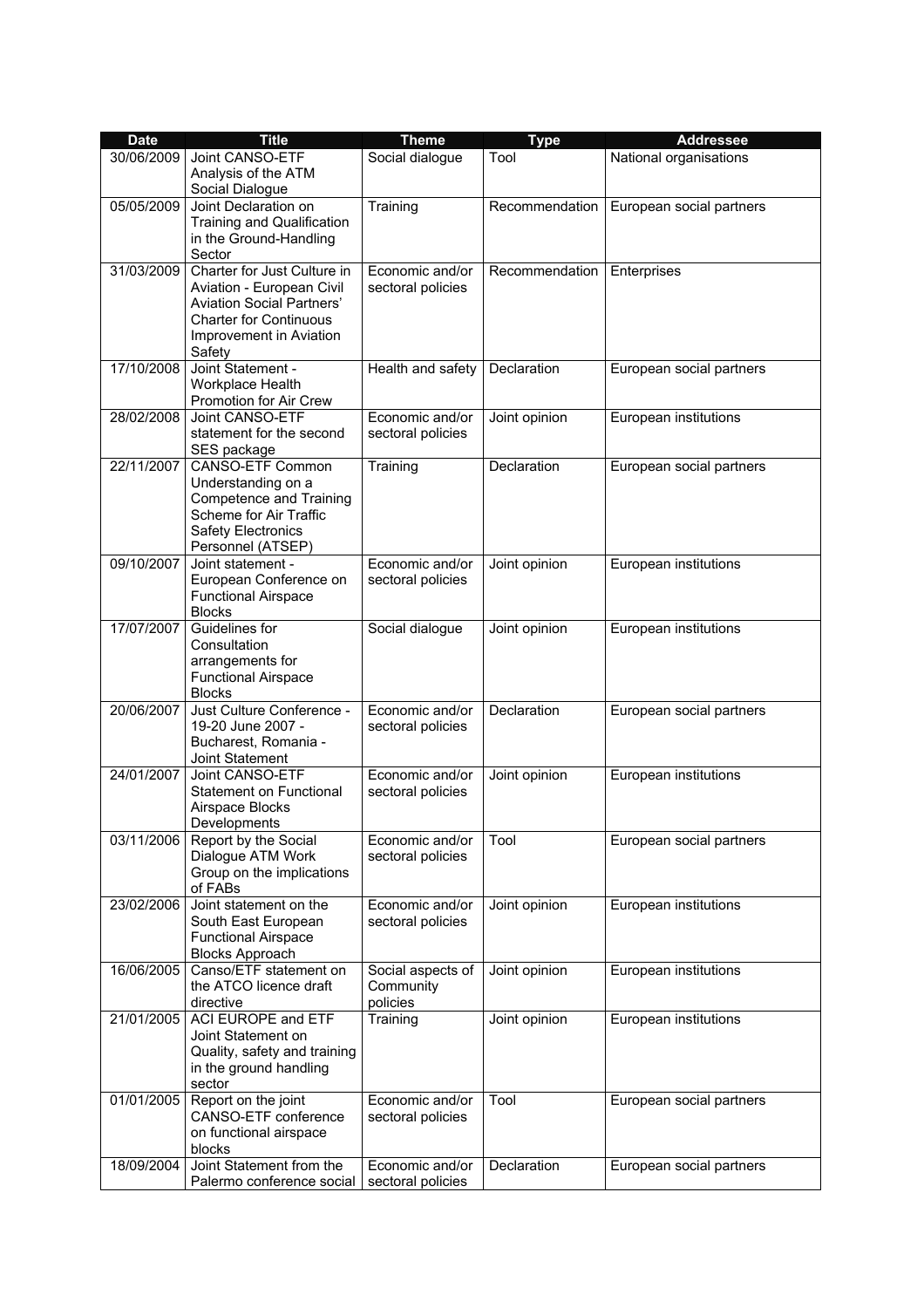| <b>Date</b> | <b>Title</b>                                                                                                                                                                             | <b>Theme</b>                         | <b>Type</b>           | <b>Addressee</b>         |
|-------------|------------------------------------------------------------------------------------------------------------------------------------------------------------------------------------------|--------------------------------------|-----------------------|--------------------------|
|             | partners : key players in<br>the FABs                                                                                                                                                    |                                      |                       |                          |
| 10/06/2003  | <b>Rules of Procedure</b>                                                                                                                                                                | Social dialogue                      | Rules of<br>procedure | European social partners |
| 14/05/2003  | Letter to the Commission -<br>Single European sky                                                                                                                                        | Economic and/or<br>sectoral policies | Joint opinion         | European institutions    |
| 12/10/2001  | Crisis in air transport -<br>Joint opinion<br>+ Communication from the<br>Aviation Industry to the<br>Council of Transport<br>Ministers meeting in<br>Luxembourg on October<br>16, 2001. | Economic and/or<br>sectoral policies | Joint opinion         | European institutions    |
| 22/03/2000  | European agreement on<br>the organisation of<br>working time of mobile<br>staff in civil aviation                                                                                        | Working time                         | Agreement             | National organisations   |
| 12/09/1996  | Discussion on the impact<br>of the impending abolition<br>of duty and tax free sales<br>to intra-EU passengers as<br>determined by Council<br>directives 77/388/EEC and<br>92/12/EEC     | Economic and/or<br>sectoral policies | Joint opinion         | European institutions    |
| 25/01/1996  | The exclusion of the civil<br>aviation sectors from the<br>terms of Directive 93/104<br>on the organisation of<br>working time                                                           | Working time                         | Joint opinion         | European institutions    |
| 25/01/1996  | The draft Commission<br>White Paper on air traffic<br>management                                                                                                                         | Economic and/or<br>sectoral policies | Joint opinion         | European institutions    |
| 25/01/1996  | The proposed<br>establishment of a single<br>European organisation<br>responsible for aviation<br>safety                                                                                 | Economic and/or<br>sectoral policies | Joint opinion         | European institutions    |
| 18/04/1994  | Opinion on the<br>Commission's consultation<br>document on ground<br>handling services                                                                                                   | Economic and/or<br>sectoral policies | Joint opinion         | European institutions    |
| 01/03/1994  | Recommendation on<br>working time of ground<br>staff                                                                                                                                     | Working time                         | Joint opinion         | European institutions    |
| 15/09/1993  | Opinion on the vocational<br>training of ground<br>engineers and<br>maintenance staff                                                                                                    | Training                             | Joint opinion         | European institutions    |
| 18/12/1992  | Statement on dispatchers                                                                                                                                                                 | Training                             | Joint opinion         | European institutions    |
| 26/02/1992  | Joint opinion on the third<br>phase of air transport<br>liberalization                                                                                                                   | Economic and/or<br>sectoral policies | Joint opinion         | European institutions    |
| 21/02/1992  | Joint opinion on civil<br>aviation and the<br>environment                                                                                                                                | Sustainable<br>development           | Joint opinion         | European institutions    |
| 20/11/1991  | Joint statement on the<br>harmonization of air traffic<br>controllers' licences                                                                                                          | Economic and/or<br>sectoral policies | Joint opinion         | European institutions    |
| 20/11/1991  | Recommendations on the<br>impact of the EC's fiscal<br>harmonization programme<br>on the air transport sector                                                                            | Economic and/or<br>sectoral policies | Joint opinion         | European institutions    |
| 28/02/1991  | Statement on employment<br>in the industry                                                                                                                                               | Economic and/or<br>sectoral policies | Joint opinion         | National organisations   |